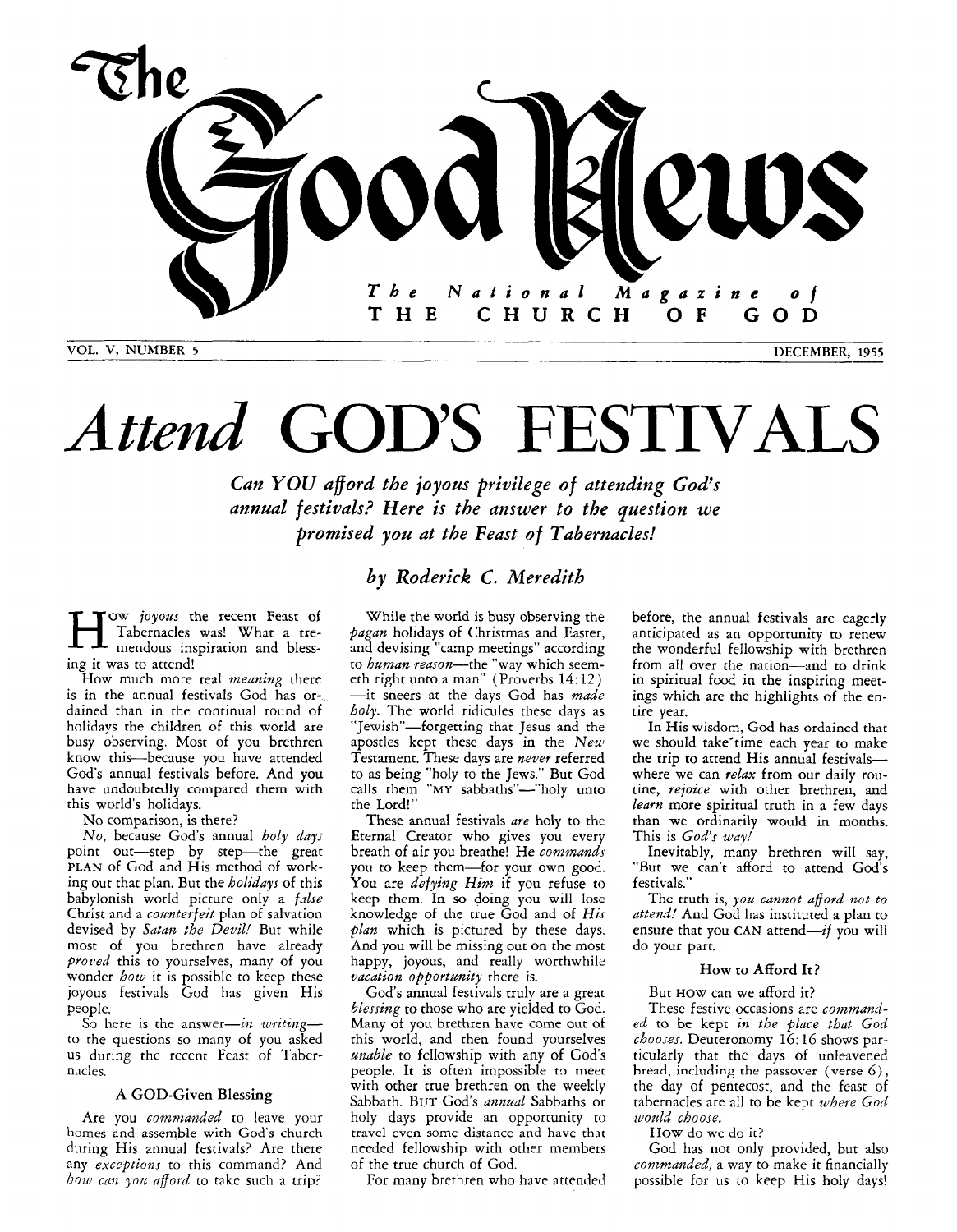It is a way which requires continual EFFORT and determination. If we are to be OVERCOMERS-and they *only* will be in the kingdom of God-then we will have to exercise enough strength of character and will to obey this command of God. Actually it works no real hardship, but brings a great blessing to ourselves and others. It is a way that builds faith and hope and patience and love.

What does God command?

God commands us in Deut. 14:22-27 to save each year a special or *second*  tithe, *to go* to the place God selects for each of His festivals, and to rejoice in them. This second tithe is for expense money to enable us to keep God's annual holy days. In ancient Israel most of the money was spent for food there, as the expense for traveling was almost nothing. Today, however, our greatest expense is often transportation rather than food. As the purpose of this *second tithe*  is to enable us to attend the festivals, we will often spend a good portion in transportation.

### **Not** the First Tithe!

Please do not confuse this *second tithe,* especially for these occasions, with thc *first tithe,* which God has commanded us to render to His true ministers for proclaiming to the whole world the gospel. *Unlike* the second tithe, the *first*  tithe or tenth of our income belongs to God. He created all things and is cnly *permittiug* man to use this material world anyway. "The earth is the Lord's, and the fullness thereof; the world, and they that dwell therein" (Psa.  $24:1$ ).

In Numbers 18:21 we read that God gave a tenth or tithe of Israel's income to the Levites for an inheritance. This tithe does *not* belong to us; it is the inheritance of God's ministry. Today the priesthood has been *changed* (Hebrews 7: 12 ) , so we now pay our tithes to God's representatives, Christ's true ministers, for the gospel work (I Cor. 9:14). In Malachi 4:8-12, it says that we are *robbing* God if we fail to render to Him (through His true servants) our tithes AND offerings. Most people in this confused world don't even realize this. But once we have the knowledge of the truth, we had better repent and begin to obey God in this matter. And, as we just read in Malachi, if we do obey God by paying our tithes and giving offerings, He will bless **11s.** 

In Deuteronomy 14:22-27, we find that our Creator commands us to lay by a second tithe of our increase or income and go to the place which God has chosen. From this tithe we ourselves are to eat, drink, and rejoice in this place—the place where God has chosen that His annual holy days are to be held. We set aside this special tithe (or tenth) of,our income *every year* in order that we might have the expense money to attend and to rejoice with the brethren. Notice that it says in verse 23: "and THOV shalt eat bcfore the Lord thy God. . .'

*This* tithe is to be spent on *yourself* not for the ministry. Since there is a commanded tithe for the ministry, this must be *another, different* tithe.

In the 12th chapter of Deuteronomy this *special* tithe is mentioned in verses 6, 11, and 17 along with the sacrifices Israel used to bring. Here again this *special* or *second* tithe is for you to use **AT** THE **PLACE** which God has chosen for you to appear before Him on these holy days.

### Should **You** Spend Your Second Tithe at Home?

If for some unforeseen circumstance you are unable to attend the Feast of Tabernacles, what should you do with your second tithe? Many that we have met on the baptizing tours, and others by letters, have asked about this problem.

Now let us notice *where* the second tithe was to be spent. "Thou shalt truly tithe all the increase of thy seed, that the field bringeth forth year by year. And *thou* shalt eat before the Lord thy God, *in the place which he shall choose* to place his name there . . . that thou mayest Iearn to *fear* the Lord thy God always. And if the way be too long for thee, so that thou art not able to carry it; or if the place be too far from thee, which the Lord thy God shall choose to set his name there, when the Lord thy God hath blessed thee: then shalt thou turn it into *money* . . . *and shalt* GO *unto the place*  and thou shalt eat *there* before the Lord thy God, and thou shalt rejoice." (Deut. 14:22-27).

The second tithe-the tenth that God wants *us* to use, which is another and separate tenth from the first tithe that He reserves for Himself for the carrying out of the gospel—the second tithe we are to use to attend *the festivals.* But let us read further: "Thou mayest NOT eat within thy gates the tithe of thy corn, of thy wine . . . but thou MUST eat them before the Lord thy God in the place which the Lord thy God shall choose, thou, and thy son, and thy daughter" (Deut. 12:17-15).

Here is a positive command *not* to use the second tithe at home if you are unable to attend. You *must* use it to enable you to attend the fescivzis at the place which God chooses. If the money<br>is spent for any other purpose, then you are breaking a command of God--you are not learning to *fear* His authorityand you are cheating yourself of the wonderful blessing of fellowship with others of like faith.

Let's use the minds God has endowed us with to carry out these commands in a reasonable manner. Deuteronomy 14: 22 states that you shall tithe the increase of your seed. Then it is certainly permissible for you who are farmers to bring some of your produce or canned goods to the feasts insiead of money.

If for unforeseen circumstances you are unable to attend the festivals, and if you are prosperous, it would be the right and brotherly duty to enable others to use your tithe. It can be sent to Pasadena, with an explanation that it is to enable others to attend the festival. But if you are like most of the brethren, not having many wordly goods, and a small income or none at all, and if you are unable to come to the festival, you should SAVE IT UNTIL THE NEXT YEAR or for two years, if necessary, when you will then have enough to asseirible where God has chosen to place His name. Meantime, you will be observing the festivds at home just as you would at the feast.

Sad as it sometimes is, with some families, the second tithe *just hasn't been enough* to bring them to the feast of rahernacles. In this case, those having *more than enough* second tithe should help those who lack. Remember, God doesn't expect the poor to save more than their small tenth, but *they must do their part!* God often blesses others, however, with a larger tenth so they can help those who have less.

We find in Acts *4132-35* that the early Church of God helped its needy members and we follow this principle.

In many cases we try to aid the poorer brethren through the extra second tithe of those *few* who have more than enough. But only those who have faithfully saved their insufficient second tithe deserve the extra help. If you haven't tried to save your little, God can not deem you worthy of His extra assistance.

Yes, God has provided a method by which we can keep His festivals IF we are willing to do our part! It isn't difficult once we try. God has promised to care for our every need (I Peter 5:1). And *if we love the brethren* we won't fail to do it.

Are we going to follow Christ? Let everyone examine his own heart!

If there is not enough second tithe to take the entire family to the three great feasts, then just the man, as head of the family, should go (Deut. 16:lG). The other members of the family are expected if circumstances permit, and God will help us work it out in time if we do our part. Of course, if the husband is an unbeliever, the wife should certainly try to come anyway.

### Tithe fcr the Poor

In reading the reference given in Deuteronomy 14:22-27, some of you may have wondered about the meaning *(Please continue on page 7)*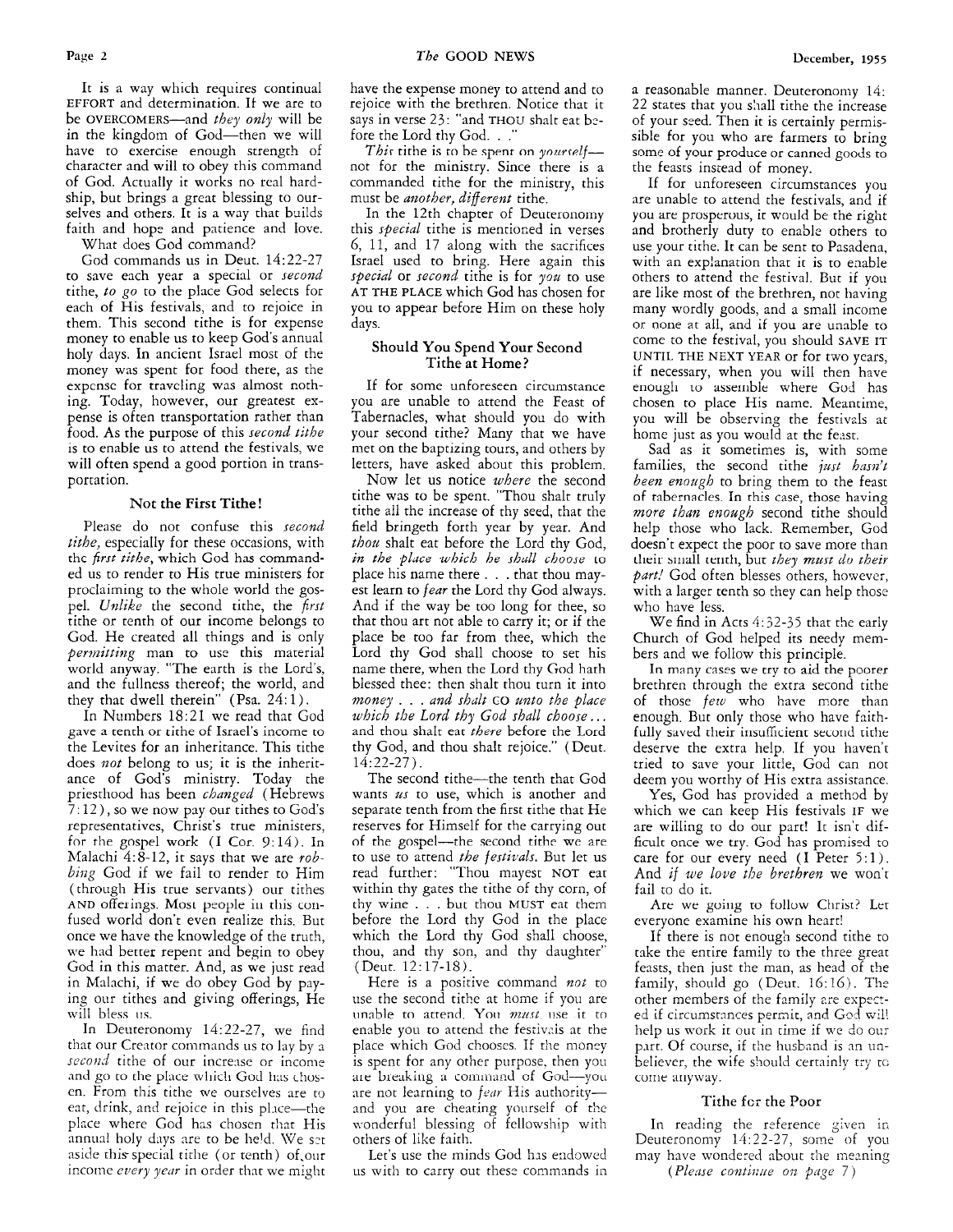## *How to be an* OVERCOMER

*WHY are we not more successful in living up to God's standard? WHY do we slip and fall occasionally? Here is how YOU can overconze where you are weakest and hardest tempted!!* 

*by Herbert W. Armstrong* 

o YOU have some "besetting sin" D -some point of weakness, pcOrhaps secret, you have been unable to overcome?

Have *you* ever met temptation, struggled with it, only to wake up a little later to the remorseful fact that you had slipped, and failed to overcome?

Or perhaps you are struggling with some habit that holds you as its slavestruggling, wrestling, always fighting it, yet somehow never able to conqucr it.

### $Only$  the Overcomers

These things are serious. We must overcome these sins, these habits, these sudden temptations-be cleansed of them thoroughly-if we expect to get thru to thc Kingdom and inhcrit eternal life.

"To him that OVERCOMETH," says Jesus, "will I grant to sir with me in my throne.'

"He that OVERCOMETH, and keepeth my works unto the end, *to* HIM will I give power over the nations; and he shall rule them with a rod of iron." (Rev. 2: 26-27; 3:21.)

Not all are even called, now. Many, tho they may have *heard* the true message, have never received a conscious convicting KNOWLEDGE of the truth. This is not the time when God is calling them.

But God is now calling SOME to a life of separation-to a new and different and Spirit-filled and Spirit-led life-in order that they may be wholly CLEANSED of sin, and that they may GROW in grace and knowledge, thus being prepared, trained, fitted for a position of solemn responsibility-that of king or priestin God's KINGDOM! And it is *only* those who qualify by the training, the overcoming, the spiritual development and growth, DURING THIS PRESENT LIFE, who shall thus reign with Christ. Study the parable of the pounds, in Luke 19: 11-27.

### **Why We Stumble and Fall**

So the Christian life is a new and a different life; an OVERCOMING life. Sin must be torn out, root and branch. We must be made righteous, holy.

Why, then, do so many of us continually stumble and fall? Yes, even those who do strive, struggle, and even PRAY, and PRAY for help, for victory, over some vicious habit? WHY?

First, notice a portion of Paul's instruction to the Philippians.

'And be found of Him, not having mine OWN righteousness, which is of the law, but *that which is through the faith* of *Christ,* the righteousness WHICH IS OF GOD *by faith."* (Phil. 3:9).

Notice, it is not OUR righteousness. but GOD'S.

David was inspired to write: "All thy Commandments are righteousness." ( Ps. 119:172). *Yes,* and LOVE is the fulfilling of the law  $(Rom. 13:8)$ .

### The Kind **of** Love Required

Right here is one trouble. Too many Commandment-keepers are struggling along, trying to keep the Commandments in their own power and strength -thinking it is THEIR own personal human love that fulfills the Law!

Too many "Commandment-keepers" have only been converted to the ARGU-MENT of keeping God's Commandments, and have never really EXPERI-ENCED definite salvation-for a rcal conversion is a DEFINITE EXPERIENCE! Such people need to go to a private place, alone with God, and get to their knees, and pour out their hearts to God, and stay with it until they really KNOW they are converted by GOD'S POWER, and have received His blessed Holy Spirit!

No wonder so many become continually discouraged, and feel like giving up!

We do not even HAVE the kind of love that fulfills God's law and makes us righteous! LOVE is of God, for God **IS** love! And it takes "the love *of God.*  shed abroad in our hearts by the Holy Ghost," (Rom. *5:5)* to fulfill the law, make us Commandment-keepers, and give us GOD'S RIGHTEOUSNESS.

The law is SPIRITUAL (Rom. *7:14).*  We are carnal. It takes a SPIRITUAL love

to fulfill **a** spiritual law. The Holy Spirit within us is merely GOD'S LAW IN AC-TION! And since God alone can supply the LOVE that makes us righteousness, it becomes GOD'S righteousness, not ours.

### How to Get Faith

But how do we receive this LOVE? Note again the Scripture quoted above: ... the righteousness which is of God BY FAITH."

It comes, then, by FAITH. Now most people seem to believe that the FAITH, by which we must receive everything God gives us, is somerhing that **we,** ourselves, must work up and supply, by some kind of hard effort. And it does become *szccb an effort,* doesn't it, trying to strive **tu** have **FAITH?** 

Foolish babes in Christ! Can't we see that if WE were able to supply the faith which brings all else that we, ourselves, would earn our own salvation by WORKS? It would be the kind of righteousness that is only FILTHY RAGS to God!

Stop trying to work up faith. YOU have no faith. The Scripture above speaks only of "THE FAITH OF CHRIST!" Not *your* faith-cHRIST'S faith. Jesus had REAL FAITH! He performed miracles! And he rose from the dead-and **IIE** LIVES.

Here is the secret! He gives-He imparts-HIS strong faith to you and to me! Yes, even FAITH is a gift of Godone of the spiritual GIFTS (Eph. 2:s; and I Cor. 12:9).

Then how shall we go about getting more of it? By yielding, submitting our desires, our purposes, our wills, to HIM, by ASKING Him in real earnest persevering prayer, and by trusting Him to give it!

### Why We Have Not Been Delivered

God's Word promises: "There hath no temptation taken you but such as is common to man: but God is faithful, who will not suffer you to be tempted above that ye are able; *but will, with the temptation, also* MAKE A WAY OF ES-CAPE, that ye may be able to bear it."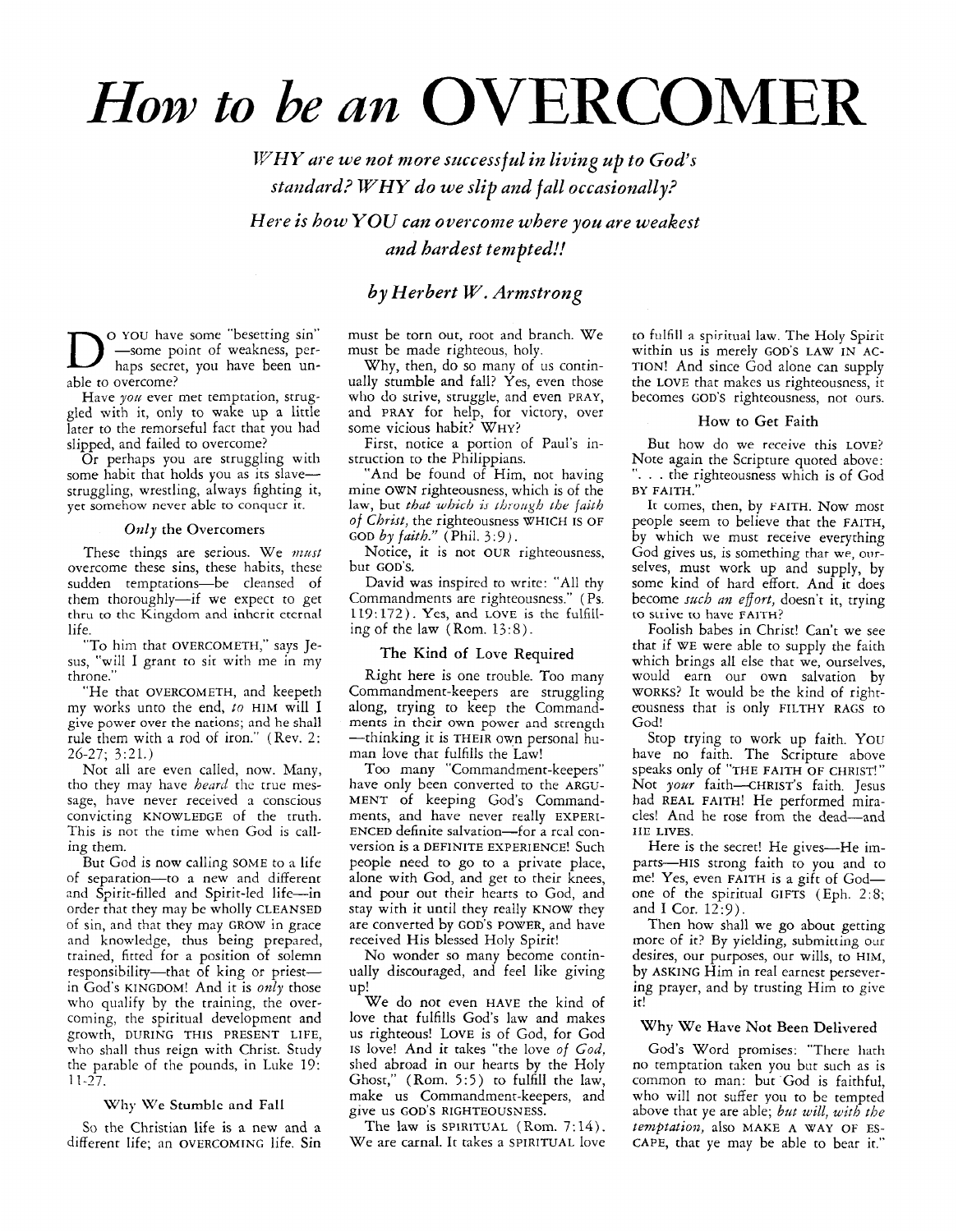

NOTICE : Be sure to notify **us** immediately of any change in youraddress. IMPORTANT!

### $(I Cor. 10:13.)$

But has it not often seemed, in your experience, that God has failed to keep this promise? Temptation has come. You have struggled, even prayed, yet you were overpowered, and you did **not** find the way of escape! Then what is wrong?

Jesus said "I will NEVER leave you nor forsake you." "I am with you always, even unto the end of thc world." Gud's Word promises, "Sin shall NOT have dominion over you." Yet have you not found that sin has had DOMINION over you, holding you its slave? Have you not fought it desperately, even with tears streaming down your face-only to fail?

### How to *Apply* and Use Faith

WHY? What is wrong? Simply that we have not known how to receive, apply, and **use** the FAITH God promises to give!

First, there is something WE must do. Some go to one extreme and try to do it all. Others swing to the opposite extreme, plead with God, make little effort themselves, and expect Him to do it all.

James says "Submit yourselves therefore to God. Resist the devil, and he will flee from you." (Jas. *4:7.)* 

Submit! Resist! This takes effort.

Peter says to humble ourselves, cast ing ALL our care upon the Lord, and to be sober and VIGILANT; because the devil is walking about, wntching for the chance to tempt **us when** we are *off ox*  guard: "whom RESIST, steadfast in the *faith."* (I Pet. 5:6-9.) We are to resist Saran, and do it in the faith of Christbut HOW?

The key to it all is 'BE VIGILANT." Be on your guard! Be ever watchful! Be prepared! That's where we fall down! It takes constant, continuous, vigilant effort, never letting down!

Unless we, ourselves, had to put forth some effort we could not be OVERCOM-ERS! But if we had power to do it all, we should not need God! So it requires our effort-our continuous, watchful, ever VIGILANT effort-empowered by GOD'S SPIRIT!

James continues: "Draw nigh to God, and He will draw nigh unto you." (Jas. *4:* 8). Now we are getting closer to our answer! When temptation comes, we ARE TOO FAR FROM GOD-and we are then unable, SUDDENLY, on the spur of the moment to get close enough to Him to get the help and the deliverance we need!

It sometimes takes TIME to get CLOSE to God-into that intimate contact with Him so that we can draw on Him for the power we suddenly need!

In other words, when temptation unexpectedly has come, we have found ourselves caught off guard-out of prayerout of contact with God-OUT OF SPIR-ITUAL TRAINING!

You were entering a CONTEST with Satan. *You* tried to wrestle with him, but you were OUT OF TRAINING, out of spiritual condition.



Herbert **\XI.** Armstrong rcveals the startling significance behind today's world troubles with the prophecies **of**  The WORLD TOMORROW!

### **EVERY SUNDAY**

NEW **YORK,** NEW YORK CHICAGO, ILLINOIS WIX, Channel **11-12:OO A.M.** 

- LOS ANGELES, CALIF. WBKB, **Channel** 7-9:00 **A.M.**
- PORTLAND, OREGON KLOR, Channel *12-9:30* P.M. KTLA, Channel **5-10:30** P.M.
- DENVER, COLORADO
- TYLER, TEXAS KLZ, Channel 7--10:30 P.M.
- SAN FRANCISCO-STOCKTON, RLTV, Channel *7--10:45* P.M.
- CALIF. KOVR, Channel 13-10:30 P.M. SHREVEPORT, LOUISIANA
- KTBS, Channel 3-10:30 P.M.
- KTNT, Channel **11-10:30** P.M. SEATTLE-TACOMA, WASH.
- HUTCHINSON, KANSAS

KANSAS CITY KTVH, Channel 12-2:30 P.M.

KMBC, Channel 9-11:30 P.M.

HOUSTON, TEXAS **KPRC, Channel 2-1 1** *:30* **A.M.**  HONOLULU, HAWAII

KGMB, Channel 9-10:30 P.M.

And, when the temptations suddenly assail you, no matter how hard you then try, or cry out to God for help, you are simply TOO FAR AWAY FROM HIM to get help!

Spiritual training, to get and **KEEP** in constant vigilant condition to meet the foe of temptation and sin requires con*tingous,* earnest, perristent PRAYER! That **is** why we are commanded so often to PRAY WITHOUT CEASING! *To* KEEP IT **UP!** 

If we draw nigh to God, and then KEEP close to Him, our problem will be solved. We will then have the FAITH. We will then be continually FILLED with His Spirit-His power to overcome.

We can keep in spiritual training only if we keep our affections-our mindsour thoughts-on SPIRITUAL things. Read Col. 3:l-10. Most of us keep our minds filled with earthly, material cares and interests, turning to **the** spiritual only occasionally! Seek FIRST the Kingdom of God and HIS RIGHTEOUSNESS!

Sometimes it takes a siege of FASTING **AND** PRAYER-earnest, determined, persevering prayer-seeking God with all our might-with weeping-staying with it, DETERMINED, until we get thru. Then we must keep in CONTINUOUS prayer. Cast ALL our cares upon HIM. We are not doing that, If you do, there will be many things **a** day *to* pray **about!** And it takes daily PRIVATE prayer, in real earnest, besides family or public prayer. Is eternal life WORTH IT?

**L** "' \*.

PRAY that success will nor come any faster than you are able to endure it.

## RADIO LOG

"The WORLD TOMORROW"

TO ALL OF EUROPE:<br>RADIO LUXEMBOURG --- 23:30<br>Mondays, Greenwich time. Mondays, Greenwich time.

TO ASIA AND AFRICA: RADIO CEYLON

RADIO LOURENCO MARQUES Saturday 10:00-10:30 P.M.

#### I I **TO THE US.** *8,* **CANADA**

WLS  $-$  Chicago  $-$  890 on dial  $-$  11:30 P.M., Mon. thru Fri., **8.30** Sunday night.

 $\mathbf{I}$ 

- WWVA-Wheeling, W. Va.-1170 on dial-Sundays, **11** :05 P.M. Eastern time. 10:15 P.M., Mon. thru Fri
- **XELO-800** on dial, every night, 9:00 P.M. Central *Standard*<br>time. (8:00 P.M. Mountain Standard time.)
- XEG-1050 on dial, every night, *8:30*  P.M. Central *Standard* time.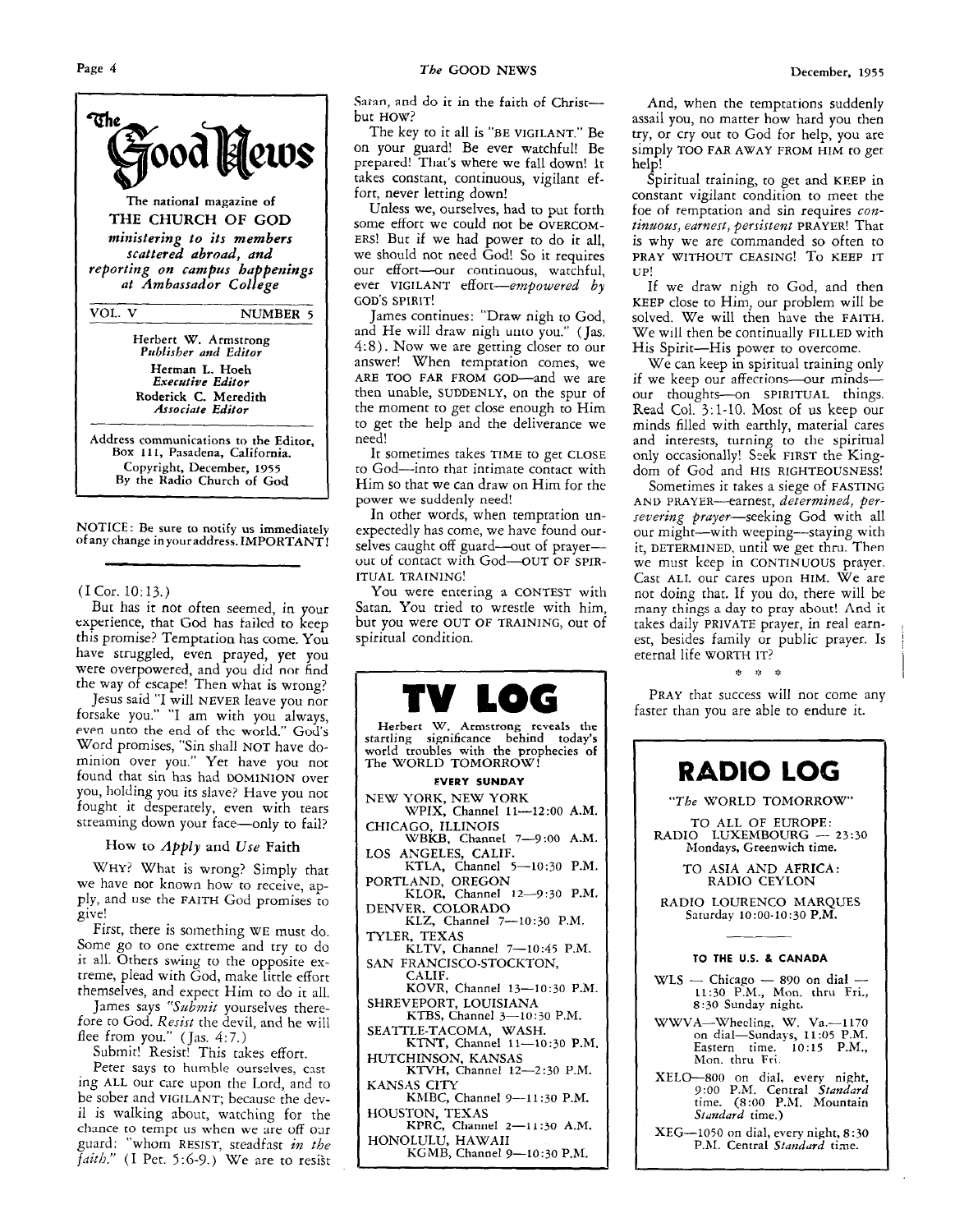# The *Dramatic* Story **of** Chinese Sabbathkeepers

*Here is disclosed one of the most ASTOUNDlNG episodes of history. It is like reliving the experiences of the judges and prophets*  of *old! (Editor's note: We regret that the publishing of this article has been delayed since September.)* 

### *by Herman L. Hoeh*

London, England<br>TOR SEVEN years I have wanted to write this little-known inspiring drama of human experience. *Until now* I have never been able to uncover all the records which I knew must exist.

Thanks to the British Museum Library and sellers of rare oriental books in London, I am able to give you these facts from the records.

### The Mystery Begins

This dramatic account commences with the year 1813. It begins in a small village some little distance from the important city of Canton, China. Here the chief character in the drama, Hung-suitshuen, was boin. For **ease** of prununciation, I shall call him Hung.

Hung came from a royal family. His father and mother, as well as many other relatives, had previously fled to South China as a result of the Manchu invasion.

By the time Hung was 16 he had become proficient in the usual course of Chinese education. At 18 years of age he was appointed schoolmaster of his native village by unanimous acclamation of the townspeople.

Five years later he was given a set of books. Translated into English, the title of these books **was** "Good Words for Exhorting the Age." At the time, the books appeared of little value to Hung.

The next year, 1837, Hung lost an advancement in his scholastic rank because his Manchu superiors were jealous of his ability and fearful of his ancestral background. This loss so upset him that he became quite ill.

The Manchus, remember, were Mongolian warlords who seized China-now they are the Communist overlords who rule China.

During the period of recuperation, Hung had an extraordinary *vision*. A record of the vision is preserved in Theodore Hamberg's booklet, "The Visions of Hung-sui-tshuen." Hamberg was a missionary of the Basle Evangelical Society to China (a Swiss institution).

In the vision Hung was seemingly

transported to the presence of *a great Sovereign Ruler.* There he was confronted by an old woman-women at that time were regarded lower than animals-who said to him, "Thou dirty man, why hast thou kept company with yonder people and defiled thyself? I must now wash thee clean." He was then, in vision, taken to a river and washed in the water. After this he was conducted into a large building where his heart and other inward parts were removed and replaced by new ones! Then he was given a sword, a seal, and fruit to eat which he found sweet to his palate.

Upon awakening, he was astounded at the vision, *but could not determine its meaning.* When Hung fully regained his health, he began to reform his conduct as best he knew.

Hung-sui-tshuen continued as a village schoolmaster for several years more, giving the vision no further thought.

Then, one day, his cousin Le searched through Hung's bookcase and noted the unusual contents of the volumes "Good Words for Exhorting the Age." In them were a number of whole chapters of the Bible, according to the translation of a Dr. Morison; many sermon-essays on varied Bible texts; and other statements founded on Scripture.

Le told his cousin Hung what he had found. Hung then began to look through the books which had lain untouched on the bookshelves for seven long years. He was amazed to find that in the quoted chapters from the Bible there was a partial *explanation* of the vision he had received six years before.

### Discovering the Bible

In those parts of the Scripture which he possessed, Hung found the Heavenly Father described-the great Sovereign Rulcr revealed in his vision years before. Then he read of Jesus, the "elder brother of many brethren." In our versions it is rendered: "the firstborn among many brethren" (Koni. S: *29).* He learned that Jesus was sent as Saviour and as messenger. He read that one needs to repent

and be baptized to obtain the Holy Spirit (Acts  $2:38$ ). From these verses he understood the meaning of being washed in water and of having his heart and inward parts renewed.

Hung and his cousin Le then baptized one another. They prayed to God, promised not to worship evil spirits, and cast away their idols. Hung, being a literary man, composed poetic verses to explain his conversion to his friends:

"When our transgressions high as heaven rise,

How well to trust in Jesus' full atonement;

We follow not the demons, we obey the holy precepts,

Worshipping alone one God."

After destroying his idols in the little school in which he taught, Hung and his few friends were forced to flee into the interior of China. He preached what little he knew as he journeyed into the south-central provinces of China. Once again he becarnc a school teachcr (between 1845 arid *1546).* 

### Visits a Missionary

At the close of *1846* Hung journeyed to Canton after hearing that a Christian missionary from the West resided there. He studied there under Mr. Roberts, the missionary, for almost a month, and read new portions of the Bible. Young missionaries from abroad, also studying under Mr. Roberts, were jealous of Hung's talents and earnestness. They brought about his removal! Hung left the city somewhat saddened.

Returning to south-central China, Hung found that the number of villagers who listened to him and were baptized soon numbered almost *2000.* They hnd to form congregations among themselves, and became known as "the congregations of the worshippers of God." For short, they were dubbed "God-worshippers."

Continuous study of the Bib!e convinced Hung that his people should not smoke tobacco or opium-which the British were selling to the Chinese-that they should refrain from intoxicating drinks except under special circum-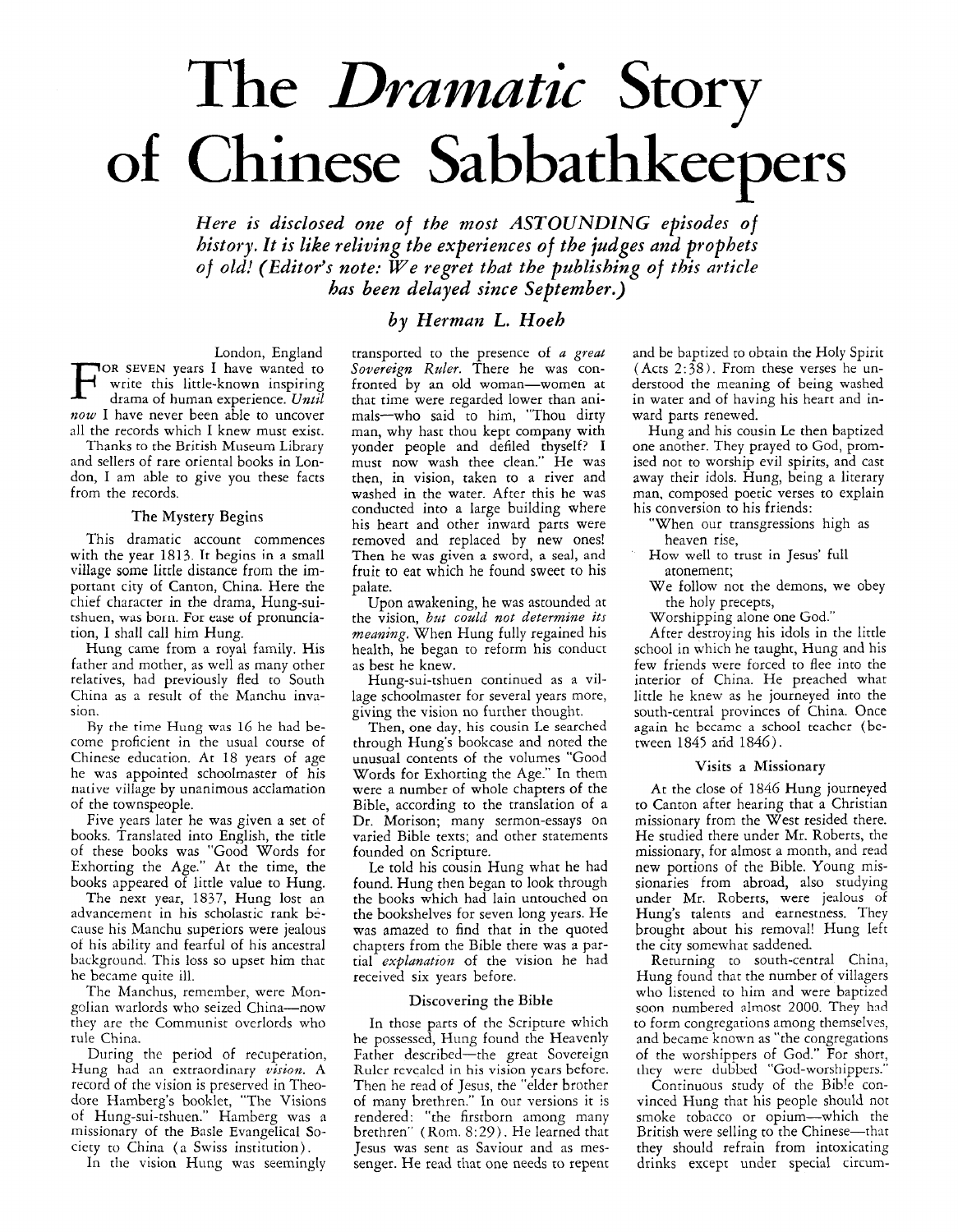stances, and that the *Sabbath* should be observed on the *seventh duy.* The missionaries were quite displeased about the fact that "the Sabbath is observed not upon thc samc day as in Europe, theirs being the Saturday of our reckoning."

Hung further noticed that Jesus didn't ris: on Sunday morning, but "three days after his death"!

In reading the Old Testament books of Moses-the books of the prophets were not available to him in Chinese-Hung was convinced that God had given His people a *calendar.* The only different calendar of which Hung knew was the Roman calendar brought to China by the Jesuits. Since the Jesuit Catholics claimed to be Christians, and used the Bible, he thought they also must have the Godgiven calendar. He adopted It. Consequently, he could not understand the annual festivals of God, which are based upon the Sacred Calendar.

Think, for a moment, of the earnestness of these Gentile folk who lacked large portions of God's revelations. How *tkarskjul* we oughc to be to havc the *entire* Word of God whenever we need to use it. And remember, most of those whom Hung baptized could not even read Chinese! They had to be taught orally each Sabbath-and that mainly from the Old Testament.

### 'lhe Marriage Ceremony

The number of new converts steadily grew. Marriage ceremonies had to be performed. Hung examined the Bible and found the answer! Here is a description of their ceremony:

"When the bridal party are all met together, they proceed to the church . . . and after many prayers and a severe examination of the bride and bridegroom's theological tenets, **THF** MTN-GETHER, and when each have accepted the other, pronounces a concluding benediction. . . . Divorce is not only not permitted, but actually unknown or thought of." (From Lin-Le's book, *Ti-Ping Tien-Ki~oh,* page 317). ISTER JOINS THEIR RIGHT HANDS TO-

*How exactly like the marriage ceremonies God has ordained in His Church today!* 

Does not this demonstrate the guidance of God?

Beside these changes, the Chinese converts of Hung ceased to practice the binding of women's feet, began to lay aside the custom of polygamy, ceased to deal in the slave trade, and became obedient to the laws of God as revealed to Israel through Moses.

In order to be converted, they taught as follows:

"They"-the converts--"must kneel down in God's presence, and ask Him to forgive their sins." Following baptism, the form of which Hung did not understand perfectly. "they must continue daily to supplicate Divine favour, and the *Holy Spzrrit's assistance* to renew their hearts, saying grace at every meal, keeping holy thc Sabbath day, nnd OBEYING ALL **GOD'S** COMMANDMENTS, especially avoiding idolatry. They may then be accounted the *children* of God. . . . (From Lin-Le s book, page 315.)

### The Next Great Step

To begin with, Hung and his converts were not fully acquainted with the instructions found in the New Testament. They had to be guided mainly by Moses' instruction found in thc law. But notice what they did:

When the prosperity and learning of the God-worshippers was noised aboui the countryside, many in distress sought the protection of these Sabbathkeepers. Whole families of afflicted and destitute came to them, as well as outlaws who fled from the power of the oppressive Manchu dynasty. Once again Hung looked into the Bible. He saw the example of David. "And evcryonc that **was** in distress, and everyone that was in debt, and every one that was discontented, gathered themselves unto him (David) ; and he became a captain over them" (I Sam. 22:2).

Hung therefore became a captain over his fellow **Chinese** He instnicted them according to Moses' law and punished offenders accordingly. *These Chinese malcontents,* like those of David, *were not converts*, but merely willing to do as Hung instructed because they disliked the Manchu overlords.

Next, Hung remembered the sword that he had seen in the vision. He read in the Bible of "The sword of the Lord, and of Gideon" (Judges *7:14,* 20). He felt responsible for his people as did the *judges* in Israel of old.

Here is what Dr. Bridgeman wrote of the next turn of events: "Their government is a theocracy, the development apparently of what is believed by them to be a new dispensation. As in the case of the Israelites under Moses, they regard themselves as directed by one who has been raised **up** by the Almighty to be the executor of His will on earth." **(Page 211** of Lin-Le's work.)

By 1851 the malcontents had increased by tens of thousands. They proclaimed Hung-sui-tshuen the ruler of a new dynasty administering a heavenly or Celestial Kingdom. Hung tried to follow the pattern of David and Solomon, mentioned in I Chron. 29:29: "Then Solomon sat upon *the throne of the Eternal,*  as king instead of David his father, and prospered."

The new dynasty **was** entitled the "Tai-ping," meaning the kingdom of "our Sovereign," the One who created heaven and earth,

The malcontents, to protect their domain, were at first conscripted for defense. Then Hung read in the law what Moses said: "When thou goest forth to battle against thine enemies" the enemies of the Tai-pings already persecuted them for religious and political reasons-"the officers shall speak unto the peop!e, saying: What man is there that hath built a new house, and hath not dedicated it? let him go and return to his house . . . What man is there that is fearful and faint-hearted? let him go and return unto his house" (Deut. 20: 1, *5,8).* Hung therefore made army service **a** *volantary* matter!

The soldiers were instructed to pay the country people for whatever food and clothing they required on their journeys. Vast areas of China were freed from the Manchu oppressors. By 1860 the movement gained such power that it attracted international recognition. Several thousands became faithful converts and upwards of 50,000,000 Chinese were living in prosperity and at peace under the Tai-ping administration of God's **laws.** 

### The Hand **of** the Jesuits

In abolishing the idols of the country, the Tai-pings naturally destroyed the images of Mary and the saints, as well **as**  those of the Buddhists. The ire of the Jesuits was aroused. They persuaded the French forces in China to support the ruling Manchu dynasty with whom they had previously been quarrelling.

Next, the British and Amcrican missionaries-who had obtained barely 1500 converts through years of work-were jealous of the fact that so many people were turning to the truth without their missionary activity. The missionaries began a deliberate campaign to malign the Tai-ping. They sccused them of rejecting the Bible, of denying Jesus Christ, of wanton slaughter of innocent victims. The true reports of honest missionaries were squelched! British commercial agents, interested in selling opium to the Chinese, became fearful of the loss of revenue.

THE OPIUM WARS--when foreigners, particularly the British, were seeking to dominate China by forcing them to buy opium. REMEMBER, THIS **WAS** THE ERA OF

The British and other foreign elements forced the Manchus to sign treaties legalizing the opium trade. This placed the armies of the Tai-pings in a serious predicament. The British assured the Chinese revolutionists that they would remain neutral and only protect British property from destruction. In reality the British sent arms to the Manchus, and the Manchus imported arms in ships flying the American flag!

During all this time the converts of Hung were publishing the Bible as best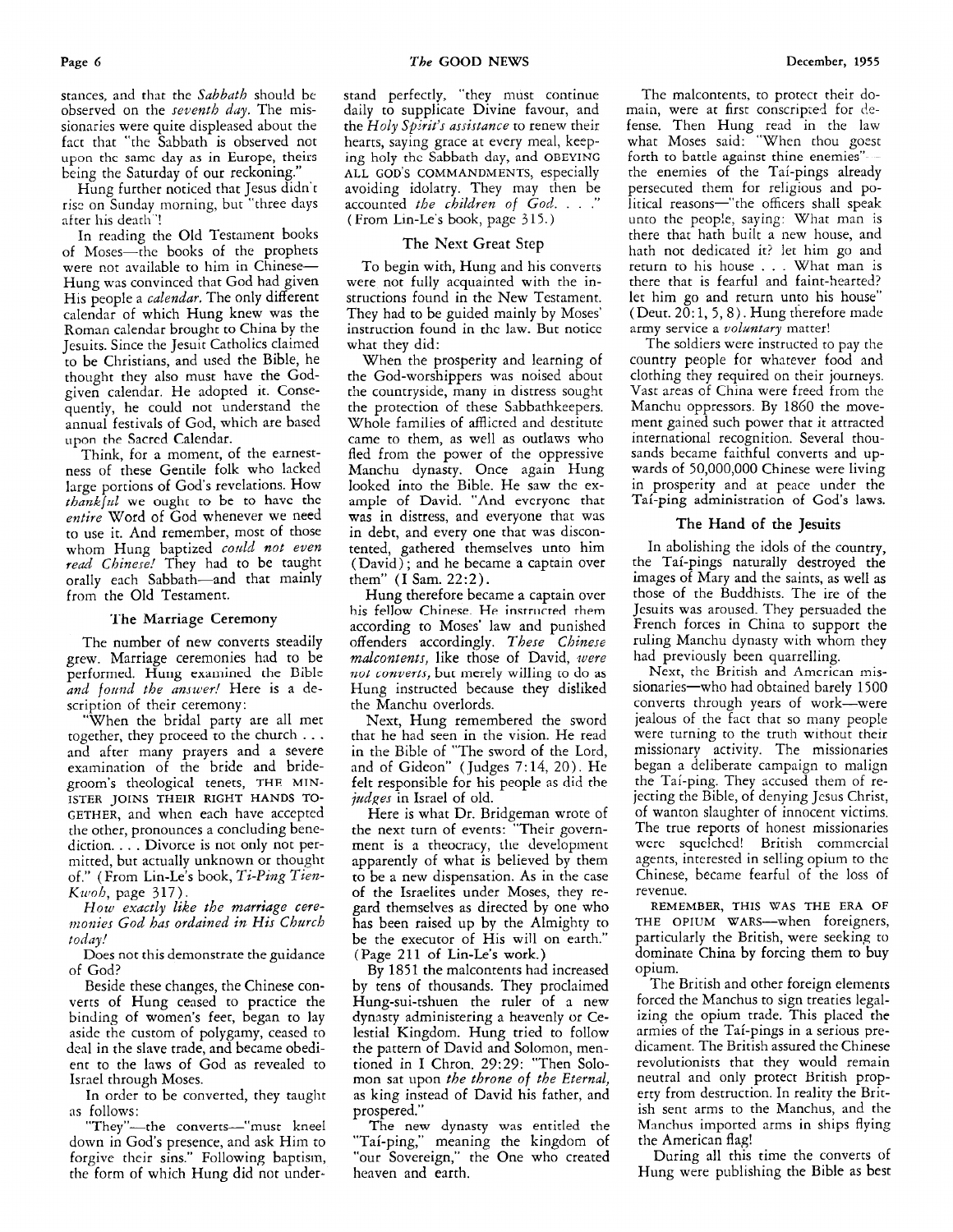they could. Time and again they implored their Christian White Brethren across the sea to send them missionaries to instruct them better. Most missionnries refused to *go.* 

What a condemnation of our people-Israel-the people chosen for a job we have *refused* to perform! When our people could have brought the truth, they refused to do so. And when we did send missionaries, they brought nothing but a Babel of confusion to the Gentiles.

### **A Plea** Refused

The Tai-ping also sought to trade with the British. They sent an army to Shanghai to open negotiations with their professing Christian white brethren. Said the leader of the Tai-ping regiments to the British, American, Portuguese and other foreigners in Shanghai: "I came io Shanghai to make a treaty in order to see us connected together by trade and commerce; I did not come for the purpose of fighting with you. Had I at once commenced to attack the city and kill the people, that would have been the same as the members of one family fighting among themselves." (Page 283 of Lin-Le's work.)

Rernernber that these Chinese did not know the kind of Christianity professed by the Western World!

The extract, which I have just quoted from a longer letter, was sent to the foreign authorities in Shanghai for the foliowing reason: When the Tai-ping, who assumed the British were neutral, came to Shanghai, they were fired upon by the British. According to a correspondent of the *North Cbiizn Herald,*  "They [die Cliiriese Tai-pings] waved [he hand, begged our officers not to fire, and *stood there motionless*, wishing to open communications and explain their object! ''

Retreating for safety, the Tai-pinqs encountered a missionary, Mr. Milne. In order not *to* have him injured in any battle, they sent guards with him to the city of Shanghai. After delivering Mr. Milne sifely to his white brethren, the guards were shot down by British soldiers upon the city wall!

### **A** Great Mistake

Hung could not understand the action of the Christian nations from across the sea. In sorrow he withdrew from all contact with foreigners, bur continued to study the Bible with the faithful.

He permitted his commanders to disperse their armies throughout the walled citics of his domain. The Manchus had been badly defeated and no attack was expected. This-plus a miscalculation of the British and French intentions-proved disastrous.

Although the official government statements from abroad implied that England would remain neutral, the actual deeds perpetrated against the Chinese demonstrated the opposite. The British marshalled the Manchus against the Taipings and gradually brought about their retreat and downfali. This short article cannot contain all the information which competent historians have amassed. But, as Gladstone, the British Prime Minister, once said, this action wiil go down as one of the blackest marks in history against Britain.

As a result of foreign intrigue, the Manchu army and religious persecution, these Chinese Sabbathkeepers, including Hung, perished for their faith.

Long after the death of those faithful Chinese to whom *God* revealed a measure of His truth, the malcontents who had associated with them arose again in rebellion against the Manchus. They called themselves "The Righteous Fists of Harmony"-or "Boxers." Their rebellion-the Boxer rebellion-was aimed at the foreigners and especially missionaries. But the Sabbath and God's laws had long been forgotten by them.

### WHY Communism Engulfs China Today

We are reaping the reward of our sins in China today! To the carnal Chinese the European nations seemed unpxincipled liars, devoid of every virtue recognized by men! From that time on the spread of the Word of God among the Chinese met with little success. No wonder Communism has engulfed the country.

When thinking of the fate of those Sabbathkeeping Chinese and their ignorant comrades who sought their protection, I am reminded of Paul's exhortation in Hebrews: "And what shall I more say? for the time would fail me to tell of Gideon, and of Barak, and of Samson, and of Jephthae, of David also, and Smuel, and of the prophets: who through faith subdued kingdoms, wrought righteousness . . . waxed valiant in fight, turned to flight the armies of aliens. . . . And others had trial of cruel mockings and scourgings, yea, moreover of bonds and imprisonment: they were stoned, they were sawn asunder, were tempted, were slain with the sword. . . . *(Of* whom the world was NOT WORTHY)" (Hebrews 11 : *32-38.)* 

How *mtuorthy* the world is may be undcrstood by the *deliberirte fulsity* of

### **NOTICE!**

There has been no issue of the "GOOD NEWS" since September. Also, due to his many pressing burdens, Mr. Armstrong has nor yet completed the article on "make-up."  $\mathbf{I}$ 

recordcd liistury in describing the Tai-Ping Rebellion.

Missionaries and politicians alike have accused them of committing acts of which only the enemies of the Tai-pings were guilty. The Tai-pings were maligned just as David and his followers were.

Thanks to the cooperation of British booksellers and librarians I am able to give you these true facts now.

### **"The** White Man's Burden"

The most important summary of this drama of human experience-the book which is the basis for this little-known record-was written by a white man who used a Chinese name, Lin-Le. The work is entitled "Ti Ping Tien Kwoh, rhe History of the Ti Ping Revolution." It was published in 1866 in London.

Here is a lesson we must never forget!

How we ought to appreciate what we know of God's Word! And to realize that this drama was occurring in far-off China when God's people in America were splitting up as the dying branches of the Sardis Church Era!

Our own people-Israelites, God's chosen-refused to *restore* the truth they received. Our great denominations followed the path of the opium-peddling businessmen. But thc Chincsc, for 200 years in bondage to the Manchus, looked to the Word of God as best they knew. "Their laws were framed and already constituted when the New Testament" in its fulness-"came into their hands." (From page 152.)

Perhaps we can now realize the FULL WEIGHT of our *responsibility* in carrying out the gospel'of the Kingdom of God to *all* nations. God has chosen US-His faithful few in an Israel filled with sin -to carry the LIGHT through radio, television and the printing press to those who abide in darkness.

Let's shoulder our responsibility and prove that we can carry "the white man's burden"! '



( *Contimed from page 2* 1

of verses *25-29.* In these verses, God ib commanding another, altogether *differe?zt* tithe.

Now don't be shocked! You may not have known it before, but God wants us to save *one more tithe* every third year to help the poor and needy! This is God's way of providing money for charitab!e puiposes.

In both Deuteronomy *14: 28-29* and Deuteronomy  $26:12-15$  we find this tithe